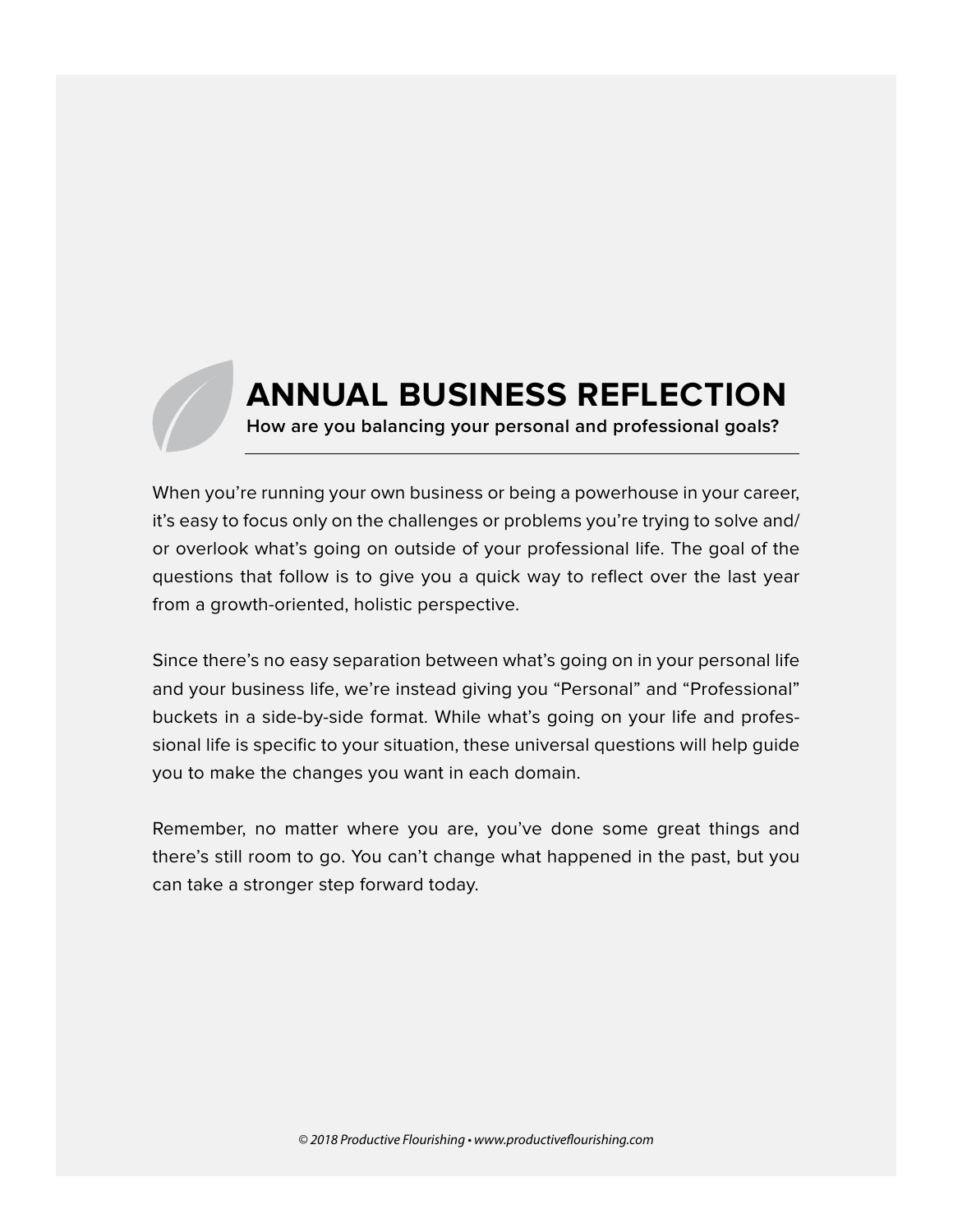

**How are you balancing your personal and professional goals?**

| <b>PERSONAL</b>                                                                      | <b>PROFESSIONAL</b> |
|--------------------------------------------------------------------------------------|---------------------|
| Looking over the last year, what 3 things are you the most proud of?                 |                     |
|                                                                                      |                     |
|                                                                                      |                     |
|                                                                                      |                     |
|                                                                                      |                     |
|                                                                                      |                     |
| Looking over the last year, what 3 things most challenged you?                       |                     |
|                                                                                      |                     |
|                                                                                      |                     |
|                                                                                      |                     |
|                                                                                      |                     |
|                                                                                      |                     |
|                                                                                      |                     |
|                                                                                      |                     |
| Looking over the last year, what have been your Top 3 lessons learned or reaffirmed? |                     |
|                                                                                      |                     |
|                                                                                      |                     |
|                                                                                      |                     |
|                                                                                      |                     |
|                                                                                      |                     |